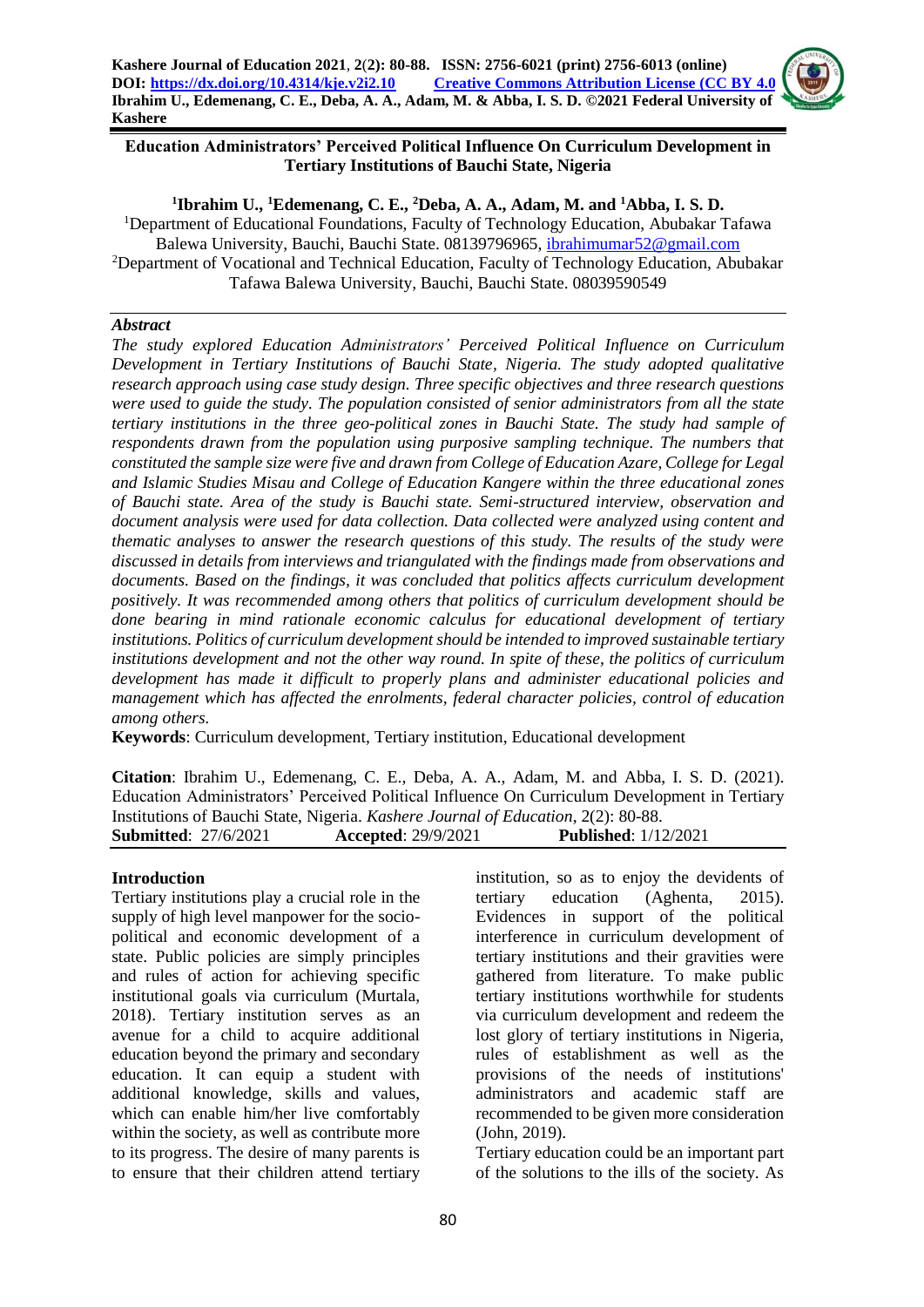

Curriculum development is a chief concern to educators, governments and parents, and both have relevance and impact on the development of communities and prosperity. The fundamental purpose of curriculum development is to ensure that students receive integrated and coherent learning experiences that contribute towards their personal, academic and professional learning and development (Okeke, 2018).

There are depressants (real or imagined) that stand against the political skills of the schoolmen in the execution of teaching, learning and curriculum functions. The depressants include religious bodies, private agencies, linguistic groups, localism, conservative politicians (through press report), and competing demands at given time and place, executive conservation; splintered schoolmen (with many independent associations). They really act in unison. These depressants affect and condition the design of the policy-making process of curriculum development (Nina, 2014; Okeke, 2018).

Curriculum development constitutes a road block to press. Education policies on curriculum result from different levels of politics. They are affected by decisions both public and private which lie outside the authority of the board of education. Curriculum content (course description, course outline, books instructional equipments, etc.), course allocation, and admission and placement of students are internal issues that do not require extensive negotiation with the elements in the political stratum not primarily concerned with the public institutions. Though, the head of institution and the staff concern and aggregate influence in these areas, the powers are limited by the demands of the external examinations and aspirations of the parents and students. The local boards are also required by law to see that policies made by the legislation in these areas are enforced.

Nevertheless, informal groups-publishers, press, and old-line families influence curriculum development (Hamza, 2016; Omoregiem, 2016; Chinelo, 2017).

Curriculum is expected to be responsive to the socio-cultural, economic, political, science and technological needs and aspirations of the Nigeria society. Curriculum changes had been enormous since the advent of school education. In the colonial era, the scope and education content of the school curriculum approximated to slave education and the environment became a grave-yard of all abilities. The self-government and postindependence era provided suitable climate for positive changes in the school curricular. Change offers the possibilities of choice among competing alternative. The unprecedented for school education in the developing nations makes the choice more difficult amidst limited resources. The enhanced economic and social development broadened the interests and aspirations of people as well as the desire for change. The unforeseen arrival of the future also makes demands for change in the school curriculum (Undie, 2016; Yusuf, 2019). The seminary and convent schools operated by Christians do not run uniform curricular with the state and federal government schools, as a result, there are web of politics in our educational system. Each interest group tries to control the thinking of the people through the curriculum. The curriculum content may be such that it will encourage the development of instrumental behaviour on part of students (Nwadiani, 2015; Okeke, 2018).

Therefore, the focus of this study is therefore on the education administrators' perceived influence of curriculum development on tertiary institutions for sustainable development in Bauchi State as observed over time. However, the teachers, methods of teaching, programmes of study and classes are not the primary focus of this study. Rather, the interest is in tracing areas of political interference which tend to improve curriculum development of tertiary institutions in Bauchi state.

The question is not whether there is politics in the determination of curriculum and learning in the school setting in the heterogeneous society but rather how. The trust is on the management, processes of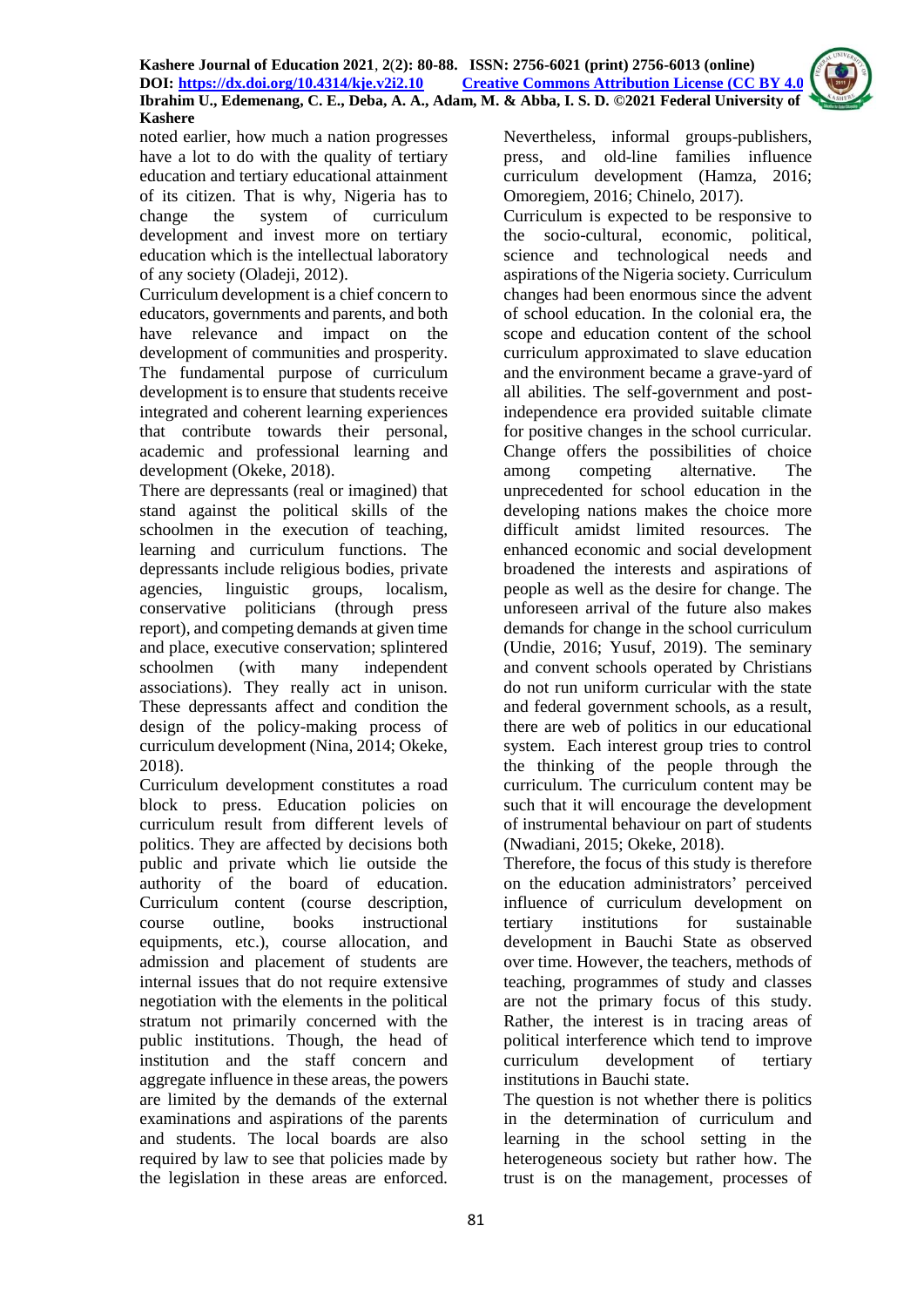control, governance and decision-making methods in the sphere of curriculum and learning Akangbou, 2015). What should be taught in the schools; the course content who should teach in our schools; admission and promotion of students; what manuscripts should be published, selection of textbooks; mark description, pattern and cut-off mark for pass/fail grades, etc broader essentially on political decisions Akangbou, 2015). The change from elitist to mass education had profound effect on the school curriculum. The introduction of indigenous languages, social studies, integrated approach; prevocational programmes, etc. were innovations in the developing nations deemed relevant to curriculum development. Moreover, current efforts to effect changes in social sciences, sciences and humanities since independence were intended to attain qualitative targets (Fafunwa, 1983; Williams, 2012; Nwadiani, 2015; Okeke, 2018). In the following paragraphs, the key related variables of this study are briefly discussed; In formulating policy, the challenge lies in the discourse on the form, context, aims and goals of curriculum, often refers to as curriculum orientation (Joseph, 2011). Curriculum development and learning today presents a strategic process, as well as policy challenge. For example, should the policy aim to teach what is of value, as embodied in subject disciplines, and for deep understanding in preparation for competition in the global economy? Or should the policy aim for a personalized curriculum that recognizes students as active partners in their learning and develops their potentials (Kernan, 2013). Nevertheless, a major challenge for curriculum development is to define the components that will comprise the curriculum and the three major planning elements involve content, purpose and organization of learning (Uvah, 2015; Vans, 2017).

Who controls curriculum decision making? No one. Who influences curriculum decision making? Nearly any organization, at any level, that has a concern. Curriculum development is a monumental task. In a politically active community, it is like treating water in a hurricane while wearing concrete boots. Parents who one supported schools with bake sales now demand impact

on substantial issues affecting their children's education (Nwagwu, 2013; Francis, 2014; Ngwu, 2014).

Interest groups on education, teachers, organizations, religious groups and traditional influences curriculum development in various sorts. It is even more common in the developing world that technical decisions are often influenced by conservative elements like religion and traditions. This sort of political interference happens in Nigeria and eventually influenced the curriculum development of tertiary institutions in the country.

To the general public, curriculum development has become too important not to be left solely for curriculum planners and curriculum administrators. Conflict and politics are separate twins which permitted the governance of curriculum development in a state. The increased demand for tertiary education focused public and political attention on a national policy for education (Macukoww & Witkowski, 2012; Yusuf, 2019; Igbuzor, 2019).

# **Statement of the Problem**

There is little or no research focusing on perceived impact of politics of curriculum development on educational development of tertiary institutions in Bauchi state. This study therefore aims to unpack the perceived politics of geo-political balancing and its influences on educational development in Bauchi state. Over the years, politics has been interfering with curriculum implementation in tertiary institutions. It has been noted in the literature (Osuji, 2011) that, politics of curriculum development is the topmost factor behind the challenges faced by the tertiary institutions in the state. According to Okeke (2018), politics of curriculum development in the context of Nigerian educational system is a situation where political consideration is given preference rather than due process in which case, the running of education is influenced by the wishes of those in power and authority rather than by established guidelines. Therefore, it may be necessary to find out the areas in which impact of politics of curriculum development tends to improve tertiary institutions development in Bauchi state.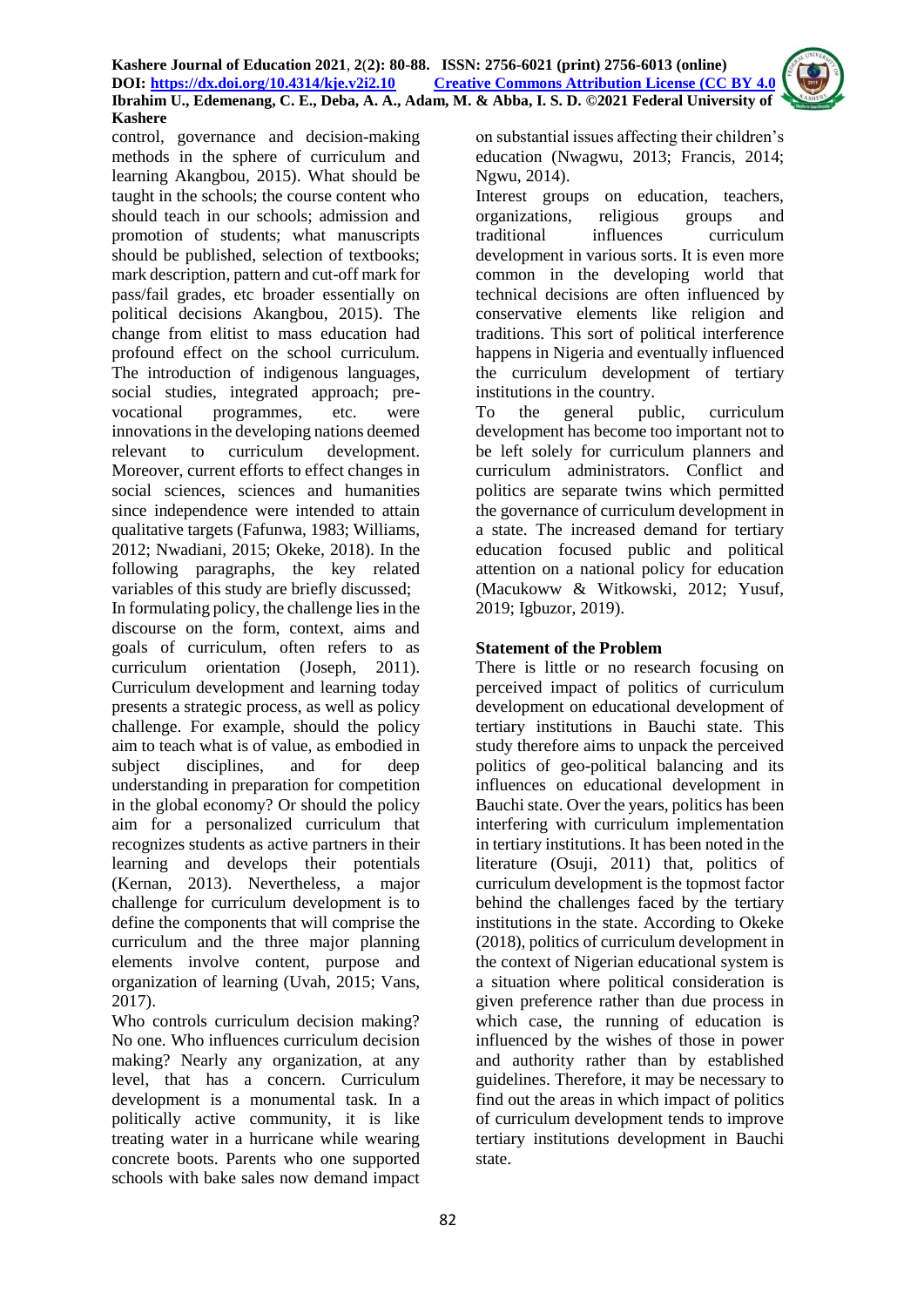

## **Objectives of the Study**

The objective of the study was to explore the perceived impact of politics of curriculum development on tertiary institutions development in Bauchi state. Specifically, the study sought to explore the following objectives;

- i. To explore the perception of higher educational administrators on politics of curriculum development and its impact on educational development of tertiary institutions in Bauchi state.
- ii. To explore the perception of higher educational administrators on politics of curriculum development as a factor to be considered in establishing tertiary institutions in Bauchi state.

## **Research Questions**

Based on the objectives identified above, the following research questions were formulated to guide the study;

- i. How does the politics of curriculum development as perceived by higher educational administrators influenced the development of tertiary institutions in Bauchi state?
- ii. How does the politics of curriculum development as perceived by higher educational administrators as a factor to be considered in establishing tertiary institutions in Bauchi state?

# **Methodology**

Qualitative research method was purely employed for this study using case study design. Qualitative research is a method of inquiry employed in many different academic disciplines, including social sciences, education and natural sciences (Ogunbameru, 2010). Qualitative methods examine the why and how of decision making, not just what, where, when, or who (Awotunde & Ugodulunwa, 2014). In this study, exploratory study approach was employed. In consideration of the nature of the research and the research questions, the semi structured interview, observation and documents were adopted for the study. The methods were deemed appropriate as it involved the collection of extensive and cross-sectional data for the purpose of investigating and interpreting an existing situation under study (Sambo, 2004; Auwal, 2010; Enaohwo & Eferakaya, 2017; Aderonunmu & Ehiametalor, 2014).

The study in terms of content was restricted to Education Administrators' Perceived Political Influence on Curriculum Development in Tertiary Institutions of Bauchi State, Nigeria. In terms of geographical locale, the study covered all the Bauchi State's owned tertiary institutions. This study focuses Bauchi state located in the North-eastern geo-political zone of Nigeria. The study was conducted in State own tertiary institutions of Bauchi State. The population consisted of senior educational administrators from all state tertiary institutions in Bauchi state. The number that constituted the population were nine (9) and constituted the heads of the state tertiary institutions. The study had a sample of respondents drawn from the population using purposive sampling technique selected. The numbers that constituted the sample size were five (5) participants/interviewees. The sample was agreed with the idea of Guetterman (2015) and Creswell (2013). These authors maintained that in case study design, the sample size is no more than four to five participants for indepth of the case phenomenon. And this was also agreed with the idea of Nastasi (2015), rules of thumb based on approach and data collection method using case study design. According to this author, a researcher can use only one participant/interviewee in qualitative case study design for indepth of the phenomenon. The researcher chose the five participants to give detailed and greater insights into areas of politics of curriculum development that impacted tertiary institutions development in Bauchi state. These five participants comprised the final participants for the study. The researcher adopted the purposive sampling technique for the selection of sample that appears to him as being the one that would provide much in-depth data to answer research questions for the study. Due to the area covered in this study, interview protocol was used for data collection. The instrument used for collection of data for the study was developed by the researcher. The instrument was made to collect data for the study. Therefore, before the interview was administered, it was given to trained researchers for observation and vetting. It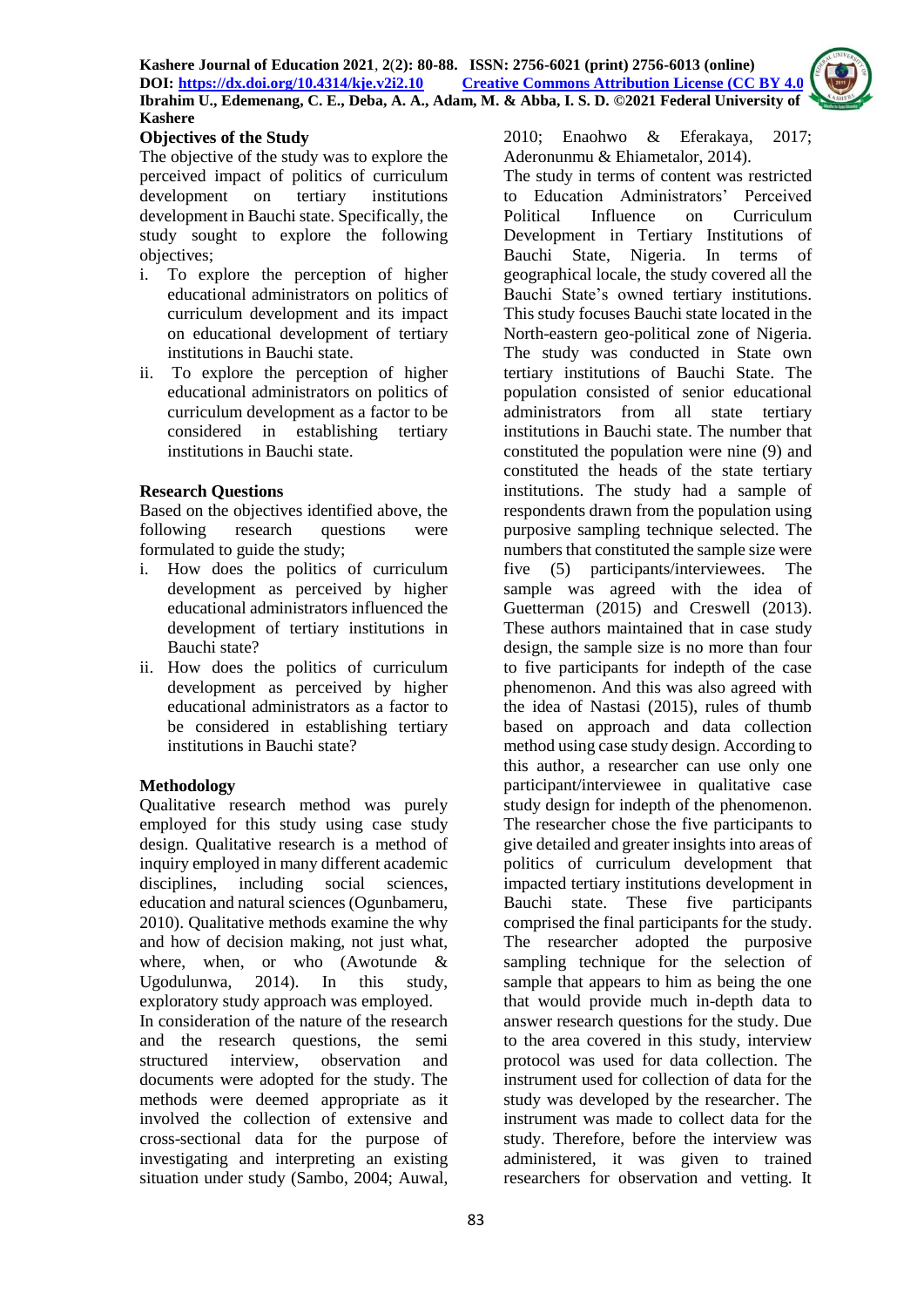was scrutinized by two experts in the field of measurement and evaluation to ensure its suitability and otherwise, after they made the necessary corrections and offered suggestions in the questions that were used in the final interview, then it was administered to the respondents.

Data collection was taken in one phases: the phase one was data collection through interviews. The researcher used smart phone (Tecno LA7) to interview the participants and triangulated with the findings from literature as method of data collection for the study. Data collected were analyzed using thematic analysis to answer the research questions of this study.

#### **Results**

The following tables describe the result of the research findings for the study. These findings were related to the research questions that initially guided the study. Data analysed were used to identify and described the level of perceived politics of curriculum development on tertiary institutions for sustainable development in Bauchi state. Data were obtained from administered interview protocol, observation and document analysis. Furthermore, it describes how the data collected for this study were analyzed in two stages and discusses how the data were interpreted.

Table 1 presents the summary of participant A responses according to the construct that form the basis of the research questions for the study. **RQ:** How does the politics of curriculum development as perceived by higher educational administrators as a factor to be considered in establishing tertiary institutions in Bauchi state?

**Table 1: Summary of participant A response on the research questions of the study**

| <b>Constructs</b> | <b>Commentary</b>                                                                     |
|-------------------|---------------------------------------------------------------------------------------|
| Curriculum        | The curriculum is a very important and a good factor to be considered and             |
| development       | designed in such a way as to suit the purpose of what we are today with the view      |
|                   | to be revisited from time to time. However, it does not consider cultural             |
|                   | peculiarities.                                                                        |
|                   | Going by the law of education, curriculum need to be reviewed in every five           |
|                   | years. When it is reviewed, it captured the current development of education.         |
|                   | Without review the curriculum, we are not able to capture within the modern           |
|                   | society. In most of the Universities in Nigeria, if likely say the fact, the pen of   |
|                   | students is done manually. Therefore, it has to be review to provide an avenue        |
|                   | whereby we can now make use of the current system of education, the global            |
|                   | current way of research and so on. When there are changes in the new                  |
|                   | curriculum, normally we do apply to the management of the institution.                |
|                   | Curriculum development is a huge and important factor to be considered in             |
|                   | establishing tertiary education institution to the extent that the curriculum need    |
|                   | to be revised and updated periodically within the shortage possible time to           |
|                   | inculcate the recent development in education. Also, it has other trends that are     |
|                   | happening in other parts of the country as well as other part of the globe. It should |
|                   | not be isolated but try to expand.                                                    |

Looking at the construct, participant A opined that curriculum development was highly satisfied in relation to development of tertiary institutions in Bauchi state. However, there are mixed opinions in relation to development of tertiary institutions in Bauchi state. Drawing from this analysis, participant A indicated satisfactory perception on the construct: curriculum development. This is

evident in the utterances as indicated in Table 1 above.

Table 2 presents the summary of participant B responses according to the construct that form the basis of the research questions for the study. RQ: How does the politics of curriculum development as perceived by higher educational administrators influenced the development of tertiary institutions in Bauchi state?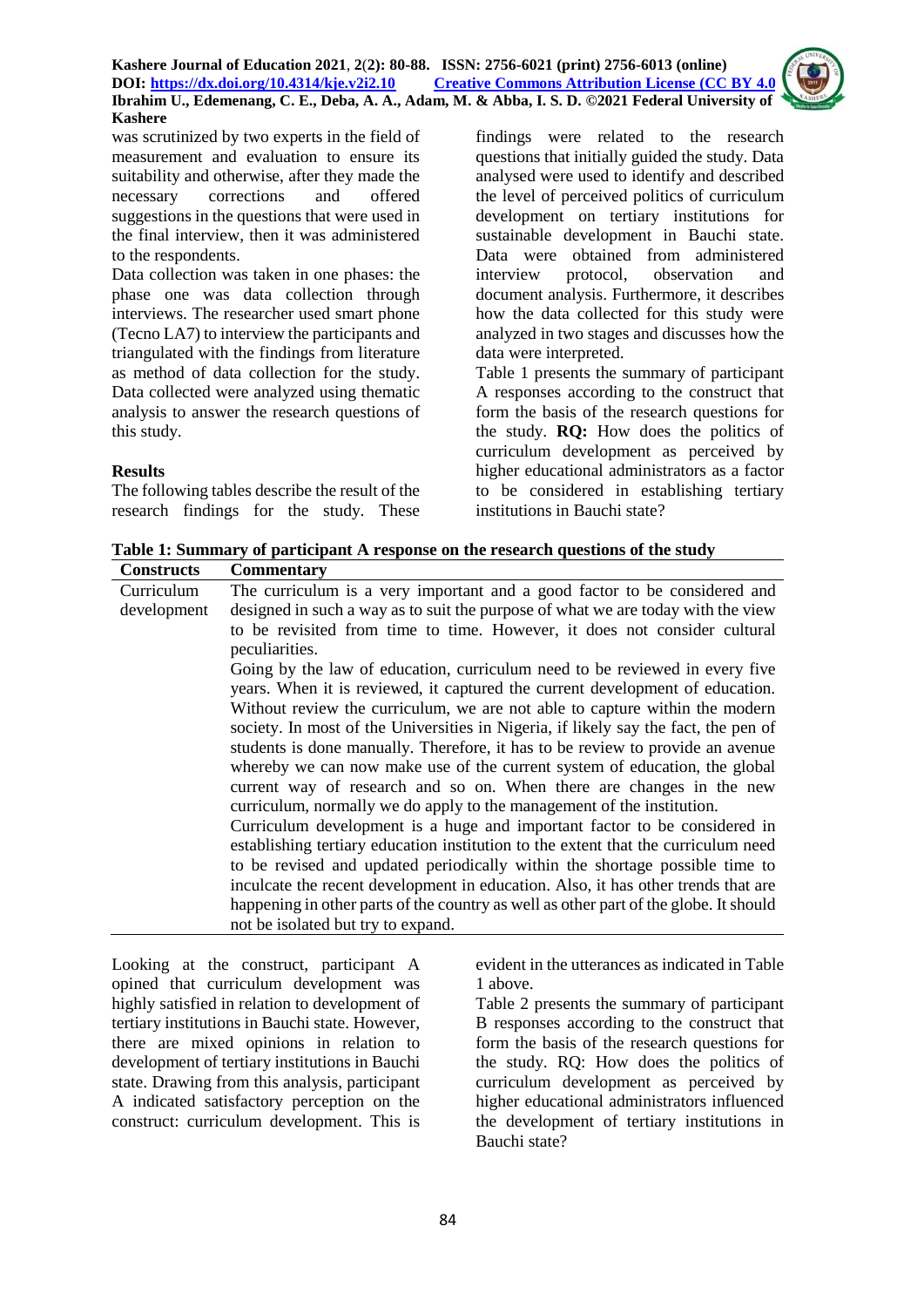

| Table 2: Summary of participant B response on the research questions of the study |  |
|-----------------------------------------------------------------------------------|--|
|-----------------------------------------------------------------------------------|--|

| <b>Constructs</b> | <b>Commentary</b>                                                                   |
|-------------------|-------------------------------------------------------------------------------------|
| Curriculum        | Curriculum used is very relevant in the development of education in Bauchi state.   |
| development       | Whatever we do in terms of teaching, we have to stick to the curriculum. We         |
|                   | don't create gap in that aspect, we followed the guidelines (minimum standard)      |
|                   | because it is the federal government that gives us the curriculum and we have to    |
|                   | stick to the curriculum.                                                            |
|                   | The curriculum being designed is very well. There is need for re-visitation for     |
|                   | those things in the curriculum to ensure that the facilities are there so that      |
|                   | programme can run very effective. We try as much as possible to cooperate to        |
|                   | ensure that the curriculum though is not 100% academics but some local contents     |
|                   | are being added. However, strict adherence should be 90% to the main                |
|                   | educational content while 10% could be other aspect of the culture and tradition    |
|                   | of the people should be incorporated into the curriculum.                           |
|                   | The curriculum development affected the philosophy programmes in the                |
|                   | institution due to consideration to what we called value added in term of local     |
|                   | content. The philosophy in the school is built upon the mission and vision of the   |
|                   | school which is only to educate students but to make them self-sufficient and self- |
|                   | reliable. Based on this philosophy, we try to see in the curriculum what contents   |
|                   | are we going to add to ensure that students have technical knowledge and are well   |
|                   | equipped.                                                                           |
|                   |                                                                                     |

Looking at the constructs, participant B opined that politics of curriculum development was highly satisfied in relation to development of tertiary institutions in Bauchi state. Moreover, politics of curriculum development indicate element of satisfaction in relation to development of tertiary institutions in Bauchi state. Drawing from this analysis, participant B indicated satisfactory perception on the construct: curriculum development. This is evident in the utterances as indicated in Table 2 above. Table 3 presents the summary of participant C responses according to the construct that form the basis of the research questions for the study.

**RQ:** How does the politics of curriculum development as perceived by higher educational administrators influenced the development of tertiary institutions in Bauchi state?

**Table 3: Summary of participant C response on the research questions of the study**

| <b>Constructs</b> | <b>Commentary</b>                                                                   |
|-------------------|-------------------------------------------------------------------------------------|
| Curriculum        | That curriculum is the epicenter. What is tailored the learning of students? And,   |
| development       | it plays a vital role in the direction to which the knowledge impacted on the       |
|                   | students. If the curriculum is adherence to what is expected the students to        |
|                   | understand, they can really understand. However, in a situation whereby the         |
|                   | curriculum is updated, then, what is expected as the learning of the students can   |
|                   | actually take place.                                                                |
|                   | In addition, curriculum is changes within 2 to 3 years that has affected the        |
|                   | education very poor and it brought about even the teachers cannot conceptualize     |
|                   | the objectives of the curriculum. Before you know it, another one is brought.       |
|                   | Obviously, it affects the quality of education negatively. More so, it is somehow   |
|                   | weak because; some of these curriculums are poorly planned and implemented          |
|                   | by lecturers, teachers and institutional management as a whole.                     |
|                   | To get update in a new version of curriculum or the trend, whatever changes that    |
|                   | took place it should kept appraise through the research been conducted by the       |
|                   | educationists or academics in the institutions. The problem here is that we are not |
|                   | visible. Visible in the sense that World is now a global village and we are not on  |
|                   | the internet. Therefore, we are not on the high-great publications.                 |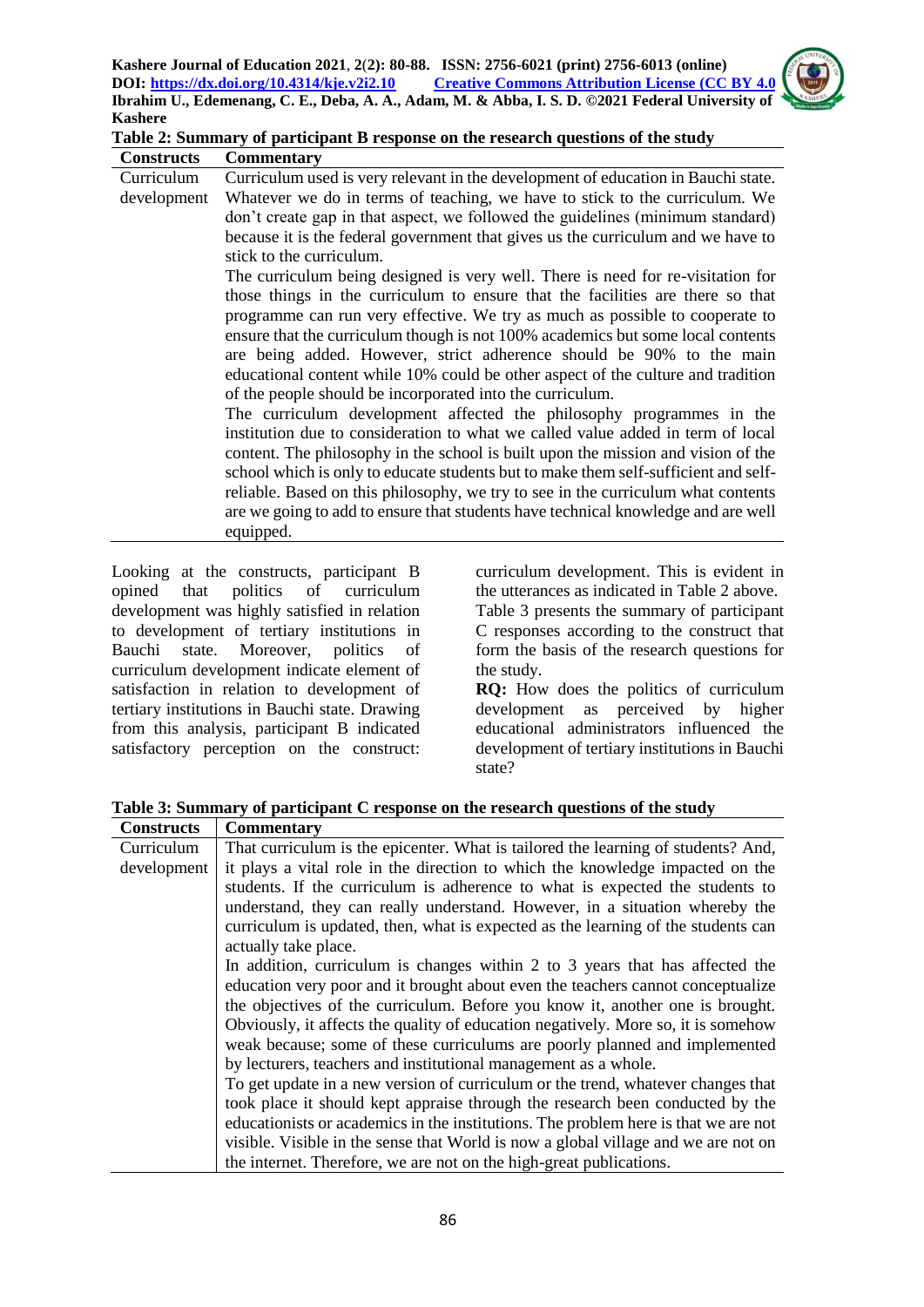Looking at the constructs, participant C opined that curriculum development indicate dissatisfaction in relation to curriculum development tertiary institutions in Bauchi state. Drawing from this analysis, participant C indicated dissatisfactory perception on the construct: curriculum development. This is evident in the utterances as indicated in Table 3. Based on the summary of the constructs and level of satisfaction by the participants, the researcher identified emerging themes as the result findings of this research study.

## **Discussion of Findings**

Based on the findings from interview for this study, it was discovered that, curriculum development influence tertiary institution development in Bauchi state. This finding obviously gave birth to impact of curriculum development and educational development in Bauchi state. It has short-comings as a result of new curriculum development. It is a good practice in Bauchi state. It is the structure and guide on how programmes of the study are taking place. However, it affects the quality of education very negative. It does not consider cultural peculiarities because the curriculum itself is poorly planned and implemented in Bauchi state.

It was observed that curriculum is extramendous to the development of education in Bauchi state. No educational institution that can run its activities successfully without a sound curriculum. It was also observed that some of the hindrances of the curriculum development are poor planning process and lack of involvement of all stakeholders in the development of curriculum. It is not meeting our economic and educational realities of the present situation. It has to do with the specific needs of people of the state.

This result agreed with the findings of Okeke (1998) and Lavin (2007), the fundamental purpose of curriculum development is to ensure that students received integrated, coherent learning experiences that contribute towards their personal, academic and professional learning and development. Educational system of Bauchi state is more complex and as such Bauchi state government has attempted to make largescale changes, curriculum development has become less of an activity in its own right and

renewal has become part of a broader strategy for development in education. The findings clearly show that a matter of basic problem does not hinge on institutional management, but is the political issues as to what should be taught and read in our tertiary institutions; the curriculum content and methods; who should teach what? These issues beg for sociopolitical solution in Bauchi state. This finding also agreed with the findings of Oluwuo (2003); there are depressants that stand against the political skills of the schoolmen in the execution of teaching, learning and curriculum functions.

Partisan politics is at its worst when dressed up as public concern. There are good educational reasons for the curriculum review. We must ensure it genuinely meets students' needs, matches parents' expectations and drives education quality. It is, of course, not the only driver of quality, but it is an important one. There are serious doubts that the national curriculum, in its present form, is meeting those policy demands. The development of curriculum is an open, independent public inquiry. The nation's curriculum policy must not be captured by any fad, by any vested interest group, or by those pursuing political or narrow agendas. It must be balanced, ensuring students are exposed to a full array of ideas; up-to-date, relevant and help students develop the appropriate critical skills so they can make their own choices about what they want to believe or support. The national curriculum is a work in progress. Curriculum review and development is not a diversion, rather part of the main game of developing a quality education system (Christopher, 2014).

## **Conclusion**

Politics of curriculum development influenced the development of tertiary institutions in Bauchi state and it should be carried out with cautions bearing in mind the unsterilized nature of the economy which makes it necessary for educational planners and administrators to prudently manage the educational resources effectively and efficiently so as to avoid unnecessary waste of resources. This is because the curriculum development has created high enrolments, adequate facilities, and renovated structures,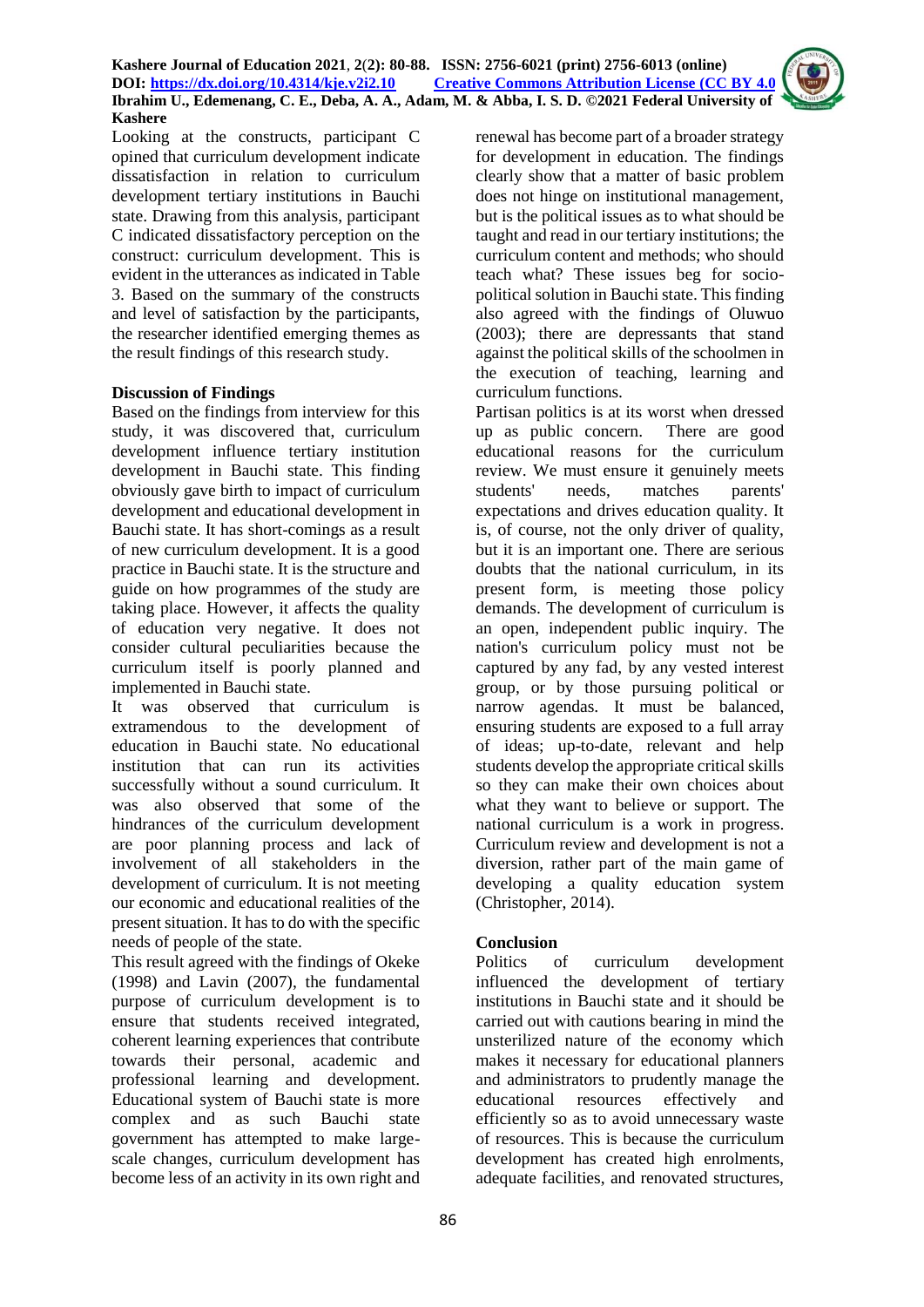**Kashere Journal of Education 2021**, **2**(**2): 80-88. ISSN: 2756-6021 (print) 2756-6013 (online) DOI: <https://dx.doi.org/10.4314/kje.v2i2.10> [Creative Commons Attribution License](http://creativecommons.org/licenses/by/4.0/) (CC BY 4.0) Ibrahim U., Edemenang, C. E., Deba, A. A., Adam, M. & Abba, I. S. D. ©2021 Federal University of Kashere**



among others which have contributed positively to development of tertiary institutions in Bauchi state. Therefore, the need for prudent management of the available resources become necessary and only way to sustains development in tertiary institutions at this political era of democracy.

## **Recommendations**

Based on the discussions on the research questions and the interpreted data, as well as the findings of this research study, the following recommendations were made by this research study:

- 1. The political influence in the planning and administration of curriculum development should be discouraged. Moreso, educational administrators should be given a free hand to manage new curriculum development properly and professionally.
- 2. Political influence on curriculum development should be done and it should be intended to improved tertiary institutions development and not the other way round.

## **References**

- Aderonunmu, W. O. & Ehiametalor, E.T. (2014). *Introduction to Administration of Schools in Nigeria.* Ibadan: Evans Brothers (Nigeria Publishers Limited)
- Aghenta, J. A. (2015). *"Financing of Education in Nigeria*" in Egbe T. Ehiametalor (Ed) Data Management in Schools and other issues. Benin City: NERA publications.
- Akangbou, S. D. (2015). "*Cost and Financing of Nigeria*. The Case of Ibadan Polytechnic" in E.T. Ehiamatvalor and S. Ogunsaju (Eds). Trends in vocational Education, Benin City: NERA publications.
- Auwal A. M., (2010). *Advanced Research Methodology.* Kano: BUK University Press.
- Awotunde, O. & Ugodulunwa, O. (2014). *Research Method in Education. Jos: Published by Fab Aniye (Nig.) Ltd.*
- Chinelo, O. D. (2017). Falling Standard in Nigerian Education: Traceable to Proper Skills Acquisition in Schools*. Educ. Res*. 2(1): 803-808.
- Creswell, J. W. (2013). *Qualitative inquiry and research design choosing among five approaches.* Thousand Oaks, CA: Sage Publications.
- Enaohwo, J. O. & Eferakaya, O. O. (2017). *Educational Administration*. Ibadan: Paperback Publishers Limited.
- Fafunwa, A.B. (1983). *Dropout in the Nigerian Educational System*. In S. A. Adesina, & E. Ajayi (Eds.) *Nigeria, Education Trends and Issues*. Ile Ife: University of Ife Press.
- Guetterman, T. C. (2015). Descriptions of sampling within five approaches to qualitative research in education and the health sciences. Forum: Qualitative social research. USA: Nebraska-Lincoln University press.
- Habila, B. (2016). Perceived Political Interference and Access to Education in Bauchi South Senatorial District. Bauchi: n. p.
- Hamza, Y. (201). Education and Decision Making in Nigeria: In Ipaye B. (ed.) Education in Nigeria, Past, Present and Future. Lagos: Macmillan Nigerian Publisher Limited.
- Hinchliff, K. (2010). Federal and Education Finance: primary Education in Nigeria. *International Journal of Educational Development.* 9(3), 45-54*.*
- Ige, A.M. (2011). Myths and Realities of Falling Standard of Education in Nigeria: The Way Forward. *Nigerian Journal of Professional Teachers.* 2: 36-48.
- Johnson, J. (2019). *Constitution and Law of England*. London: Sage Publication.
- Macukoww, B. and Witkowski, M. (2013). *Accreditation and Evaluation*- *Does it really Work?* A Paper Presented at the International Network for Quality